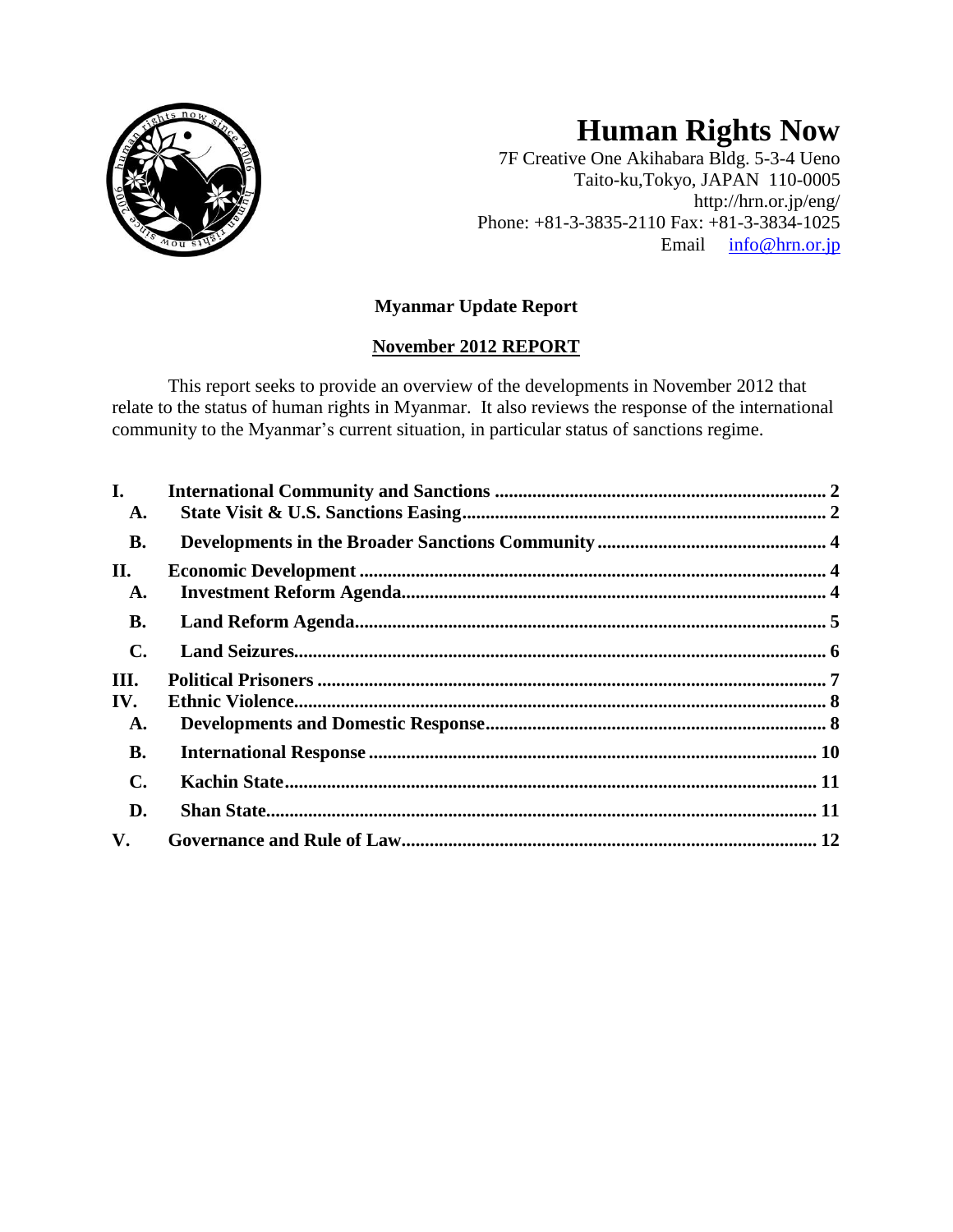## <span id="page-1-0"></span>**I. International Community and Sanctions**

Extraordinary democratic reforms have swept across Myanmar since President Thein Sein came to power in March 2011. In response to Myanmar's reform efforts, a wave of nations have relaxed or eliminated sanctions against the impoverished Southeast Asian nation, providing Myanmar an opportunity for greater diplomatic and economic engagement. While the Myanmar government has taken promising steps towards democracy, including the initiation of ceasefire talks with ethnic militias, the release of hundreds of jailed political prisoners, and a dialogue with the National League for Democracy (NLD), recent events demonstrate the fragility of Myanmar's reform process.

#### **A. State Visit & U.S. Sanctions Easing**

<span id="page-1-1"></span>On November 19<sup>th</sup>, 2012, President Obama and Secretary of State Clinton traveled to Myanmar and met with Burmese President Thein Sein, as well opposition leader and parliament member Aung San Suu Kyi. Substantial sanction-easing actions were taken three days prior to their visit, on November  $16<sup>th</sup>$ , 2012.

The most significant U.S. sanction-easing event was the issuance of General License No. 18 by the Office of Foreign Assets Control ("License 18")<sup>1</sup> and the concomitant waiver by the U.S. Department of State. The U.S. Department of State, acting pursuant to a delegation of authority from President Obama, waived the ban on the importation of products from Myanmar set forth in section 3(a) of the Burmese Freedom and Democracy Act of 2003 (BFDA) and implemented by Executive Order 13310 of July  $28<sup>th</sup>$ , 2003. License 18 broadly allows the importation of Burmese products into the United States, with specific exceptions. It provides that "[t]he importation into the United States of any article that is a product of Myanmar is authorized, subject to the limitations set forth in paragraphs (c) and (e) of this general license. For the purposes of this general license, the term product of Myanmar means goods of Burmese origin pursuant to rules of origin of U.S. Customs and Border Protection."<sup>2</sup>

The license specifically excludes items statutorily proscribed from import (*i.e.*, by Congress). "This general license does not authorize the importation into the United States of jadeite or rubies mined or extracted from Myanmar, or of articles of jewelry containing jadeite or rubies mined or extracted from Myanmar or any other activity prohibited by Section 3A of the Burmese Freedom and Democracy Act of 2003 (Public Law 108-61), as amended by the Tom Lantos Block Burmese JADE (Junta's Anti-Democratic Efforts) Act of 2008 (Public Law 110- 286)."<sup>3</sup> Reversing this statutory prohibition against jadeite and rubies would require an act of Congress, a potentially significant hurdle in the present U.S. political environment. More importantly, License 18 maintains the U.S. prohibition against transactions with certain individuals. "This general license does not authorize transactions with, directly or indirectly, any person whose property and interests in property are blocked pursuant to 31 C.F.R. § 537.201(a), Executive Order 13448 of October 18, 2007, Executive Order 13464 of April 30, 2008, or Executive Order 13619 of July 11, 2012."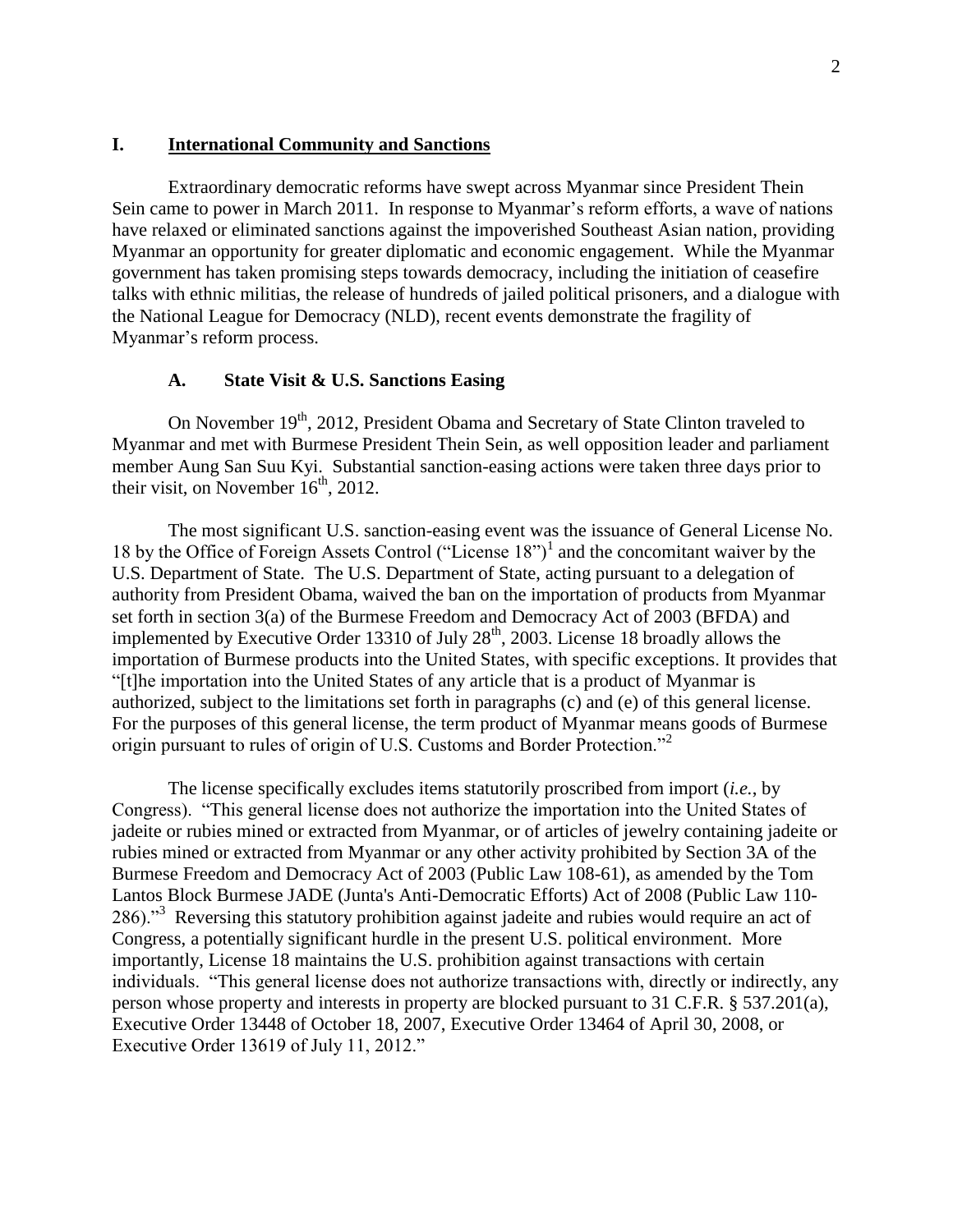The U.S. actually added certain entities to the above-referenced "blocked" list ("Specially Designated Nationals" list), notably, entities associated with Tay Za and Steven Law—both of whom associated with the former military regime. $4$ 

In issuing License 18, the U.S. Department of the Treasury specifically detailed (i) what developments on the ground prompted the specific easing of imports into the U.S. and (ii) what activities and entities were being excluded and monitored.

> Today's joint actions by the Departments of State and Treasury are intended to support the Burmese government's ongoing reform efforts and to encourage further change, as well as to offer new opportunities for Burmese and American businesses. President Thein Sein's government has released hundreds of political prisoners,<sup>5</sup> removed pre-publication censorship requirements for the press, and enacted a labor law that permits the formation of labor unions. The government has also passed a new Foreign Investment Law, and is making efforts to join the Extractive Industries Transparency Initiative. It has established ceasefire agreements with ten armed ethnic groups, is pursuing negotiations with the last major ethnic armed group that has not yet signed a ceasefire agreement, and is establishing mechanisms to work toward a sustainable ethnic reconciliation process. Steps have been taken toward democratization; the parliamentary by-elections held in April 2012 were largely free and fair, and 43 opposition party members were elected to Parliament.

> In light of these positive changes, the United States is issuing a waiver and general license to ease the ban on imports into the United States of products from Myanmar required by section 3(a) of the [BFDA] and implemented by Executive Order 13310 of July 28, 2003. However, as concerns about some areas of trade with respect to Myanmar remain, this waiver and license do not affect the existing prohibitions and restrictions on the importation of jadeite and rubies mined or extracted from Myanmar, and on articles of jewelry containing them, imposed by the Tom Lantos Block Burmese JADE (Junta's Anti-Democratic Efforts) Act of 2008, which amended the BFDA. We are committed to working with the Government of Myanmar to address these concerns.

> The U.S. government is closely monitoring and supporting Myanmar's progress on reform, and the core authorities underlying our sanctions remain in place. Despite positive changes, the United States remains concerned about corruption, remaining political prisoners, continued military ties to the Democratic People's Republic of Korea, and ethnic conflict. U.S. policy remains calibrated, and through the Treasury Department's Specially Designated Persons (SDN) list, the United States will take steps to exclude those who continue to perpetrate the violence, oppression, and corrupt practices of the past from participating in our countries' growing bilateral diplomatic and economic ties. U.S. persons are still prohibited from engaging in transactions with persons included on the SDN list, as well as any entity in which such a person owns, directly or indirectly, a 50 percent or greater interest. The [full] SDN list is available at [www.treasury.gov/resource-center/sanctions/SDN-List/Pages/default.aspx.](http://www.treasury.gov/resource-center/sanctions/SDN-List/Pages/default.aspx)<sup>6</sup>

Again, as noted above, the SDN "blocked" list remains a core and active element of continued sanctions and monitoring. The recent addition of Za and Law to this list provides at least some weight to the above statements regarding a calibrated policy. The U.S. also continues to flag and monitor money laundering, corruption, and other risks in Myanmar through special and general business regulations.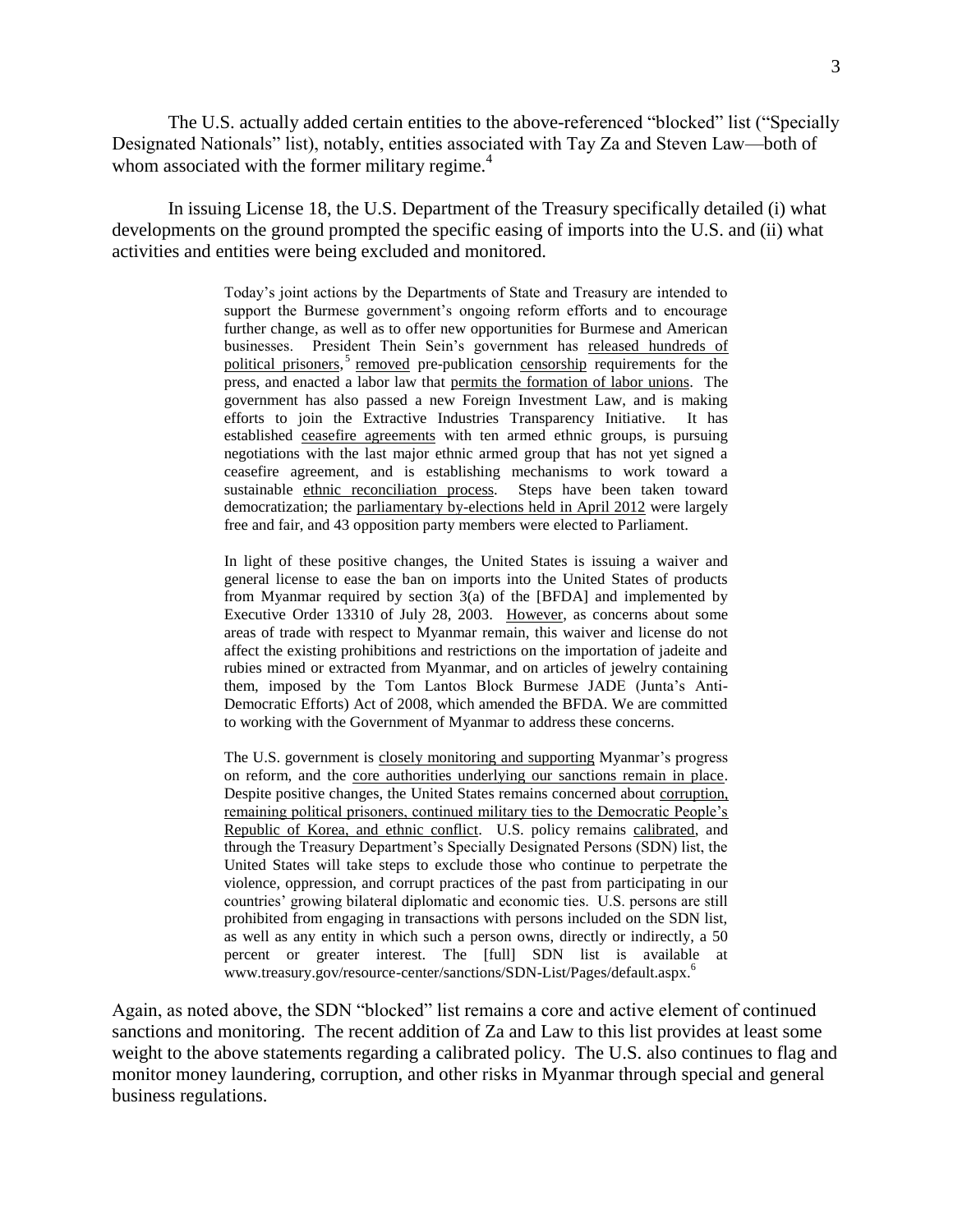## **B. Developments in the Broader Sanctions Community**

<span id="page-3-0"></span>Following recent significant easing by the European Union, Australia, and other countries, we have not yet identified material sanctions activity in November 2012 by the broader sanctions community. It is possible that significant activity occurred, but remains latent (*i.e.*, less publicized or occluded by news relating to the U.S. state visit).

## <span id="page-3-2"></span><span id="page-3-1"></span>**II. Economic Development**

## A. **Investment Reform Agenda**

As indicated in last month's report, state television announced on November  $2<sup>nd</sup>$ , 2012 that President Thein Sein signed long-awaited and much-revised legislation establishing a foreign investment law ("FIL"). The legislation had been returned to him after it had been sent back to Parliament and revised a final time.

The FIL sets up a more liberal regime for foreign investment but one in which the state, through the Myanmar Investment Commission ("MIC"), continues to play a key role in approving and monitoring the acquisition and disposition of investments, as well as determining the availability of land (which cannot be owned by foreigners) to foreign investors. Key amendments include the following<sup>7</sup>:

- *Foreign ownership restrictions:* Foreign investment is only restricted in a limited number of sectors most notably certain manufacturing and service enterprises that can be run by Myanmar citizens (expected to be detailed in regulations), livestock and fishery, and certain agriculture projects (Art. 4). The MIC has the authority to permit investments in restricted sectors.
- *Minimum capital:* The FIL no longer has a minimum capital requirement, except for joint ventures in restricted sectors. It does set out that individual capitalization requirements can be set by the MIC pursuant to its review of investment proposals. The 35% minimum participation for foreign investors in all joint ventures also no longer exists (Art. 10).
- *Foreign employees:* For investments not requiring "special expertise" only local staff may be used. When enterprises do require "special expertise," investors are required to employ at least 25% local staff during the first two years, at least 50% local staff during the next two years, and at least 75% during the third two years. However, the MIC may amend the time limit for "knowledge-based enterprises" (Art. 24).
- *Tax incentives:* A 5-year tax holiday is made applicable to all investors, plus several additional tax incentive measures may be granted by the MIC which could also be granted under the 1988 FIL. A new addition is an exemption from the Commercial Tax for export activity (Art. 27).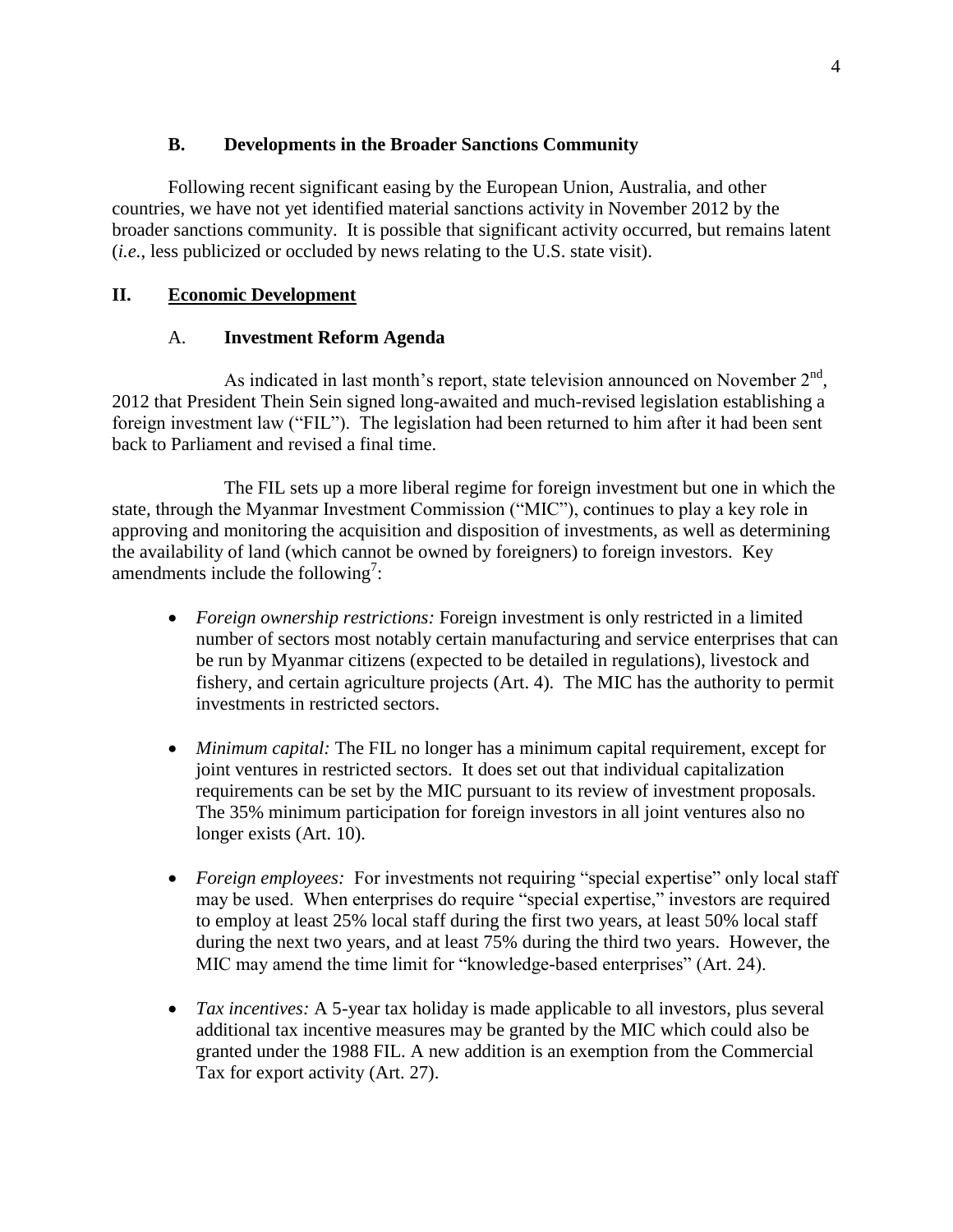- *Customs duty incentives:* Exemption of customs duties for 3 years on machinery and raw materials may be granted by the MIC. A new addition compared to the 1988 FIL is a possible customs duty exemption in case of the expansion of an existing investment (Art. 27 (j)).
- *Use of land:* Leases of land from private parties is allowed for a period of 50 years, which can be extended twice for additional 10-year periods (Art. 31-32).
- *No obligatory transfer to Myanmar citizens at the end of the investment period:* A controversial clause on the issue of transfer to Myanmar citizens has been deleted from the FIL, which now provides explicitly that a foreign investor has the right to sell his interest to any Myanmar or foreign party. Nevertheless, permission must be sought from the MIC for any share transfer (Art. 17-18).
- *No nationalization:* The FIL now provides that no investment will be expropriated. An earlier draft stated that expropriation with market value compensation (which is allowed in many other countries) is allowed. The law also protects against the termination of an investment operating under a permit without "proper reason" and provides investors with the right to repatriate an investment in their investment's original currency (Art. 28).
- *Disputes:* The FIL now provides explicitly that dispute settlement clauses of investment contracts will be enforceable (Art. 43).

Reactions to the new law have been generally positive.<sup>8</sup> However, given the extensive powers and discretion afforded to the MIC, members of the international business community appear to be guardedly optimistic but still hesitant regarding its ultimate impact.<sup>9</sup> The continuing uncertainty has contributed to a split of opinion amongst investors. Some investors are preparing to aggressively enter the Myanmar market while others have concerns regarding not only the FIL but also about their ability to exit even successful investments in Myanmar given that the country lacks a corporate bond market, a developed stock exchange, and an advanced banking system.<sup>10</sup>

## **B. Land Reform Agenda**

<span id="page-4-0"></span>This section first describes the land reform agenda in Myanmar and the next section discusses the issue of problematic land seizures in the context of foreign investment. Importantly, these concepts are conceptually blurry. Land reform essentially involves seizing land from existing owners and redistributing it to new owners. It is a form of economic expropriation that can be done in various ways, some of which are just (*e.g.*, where the existing distribution is either unfair or inhibits economic growth and can be remediated without unfair expropriation and/or with compensation) and some of which are flagrantly unjust.

Myanmar's challenges in dealing with land distribution are even more pressing as it is one of the poorest countries in Asia and a very substantial fraction of its population<sup>11</sup> is employed in the agricultural sector. Two laws signed this year—the Farmland Law and the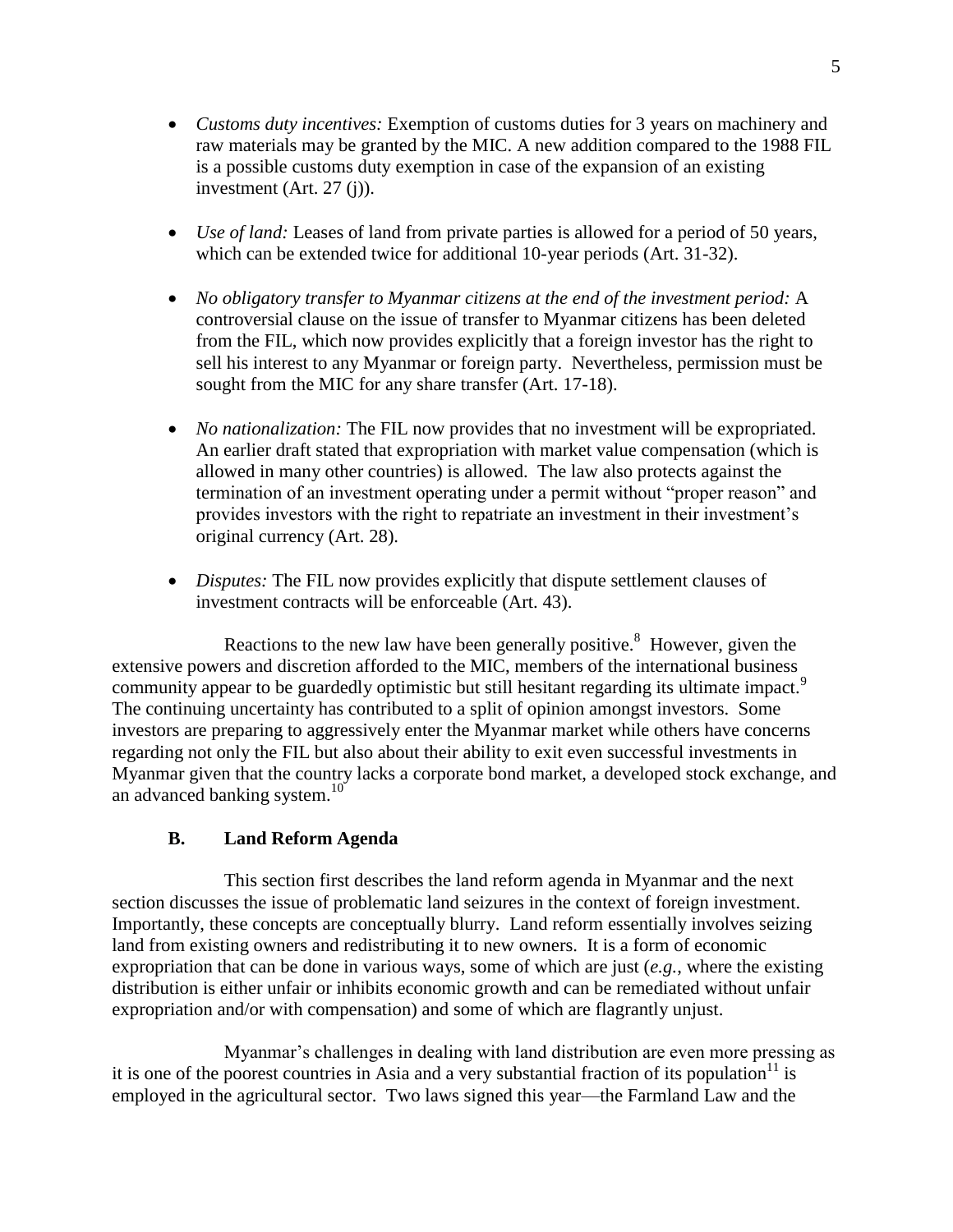Vacant, Fallow, and Virgin Land Management Law—will serve as the legal framework for land reform going forward. The impetus behind these laws is the need to increase agricultural productivity. The context of these laws includes the fact that under Myanmar's military junta an estimated approximately 1.9 million acres (about 3,000 square miles) were illegally transferred to private companies. Over 70% of that transferred land is still farmed by the land's original owners highlighting the potential arbitrariness of the takings in the first place. As described further in the next section, farmers are concerned about further expropriations as a result of incoming foreign investment.<sup>12</sup>

The new land reform laws indicate that the state remains the ultimate owner of land but nonetheless they allow farmers to transfer or mortgage their land to repay their loans.<sup>13</sup> The new laws also create a Central Farmland Management Body that is largely independent of the judicial system and which can transfer or revoke the right to work land.<sup>14</sup> President Sein outlined his objectives for this body's work in June, noting that it would allow new setting of towns and wards, allocate farmlands and regulate the use of vacant and virgin lands.<sup>15</sup> Critics contend that the new laws fail to provide land tenure security and leave land subject to the government's crop prescriptions and quotas.<sup>16</sup> A representative of the Network for Human Rights Documentation – Burma noted: "Far from reducing the prospects of land-grabbing, the Farmland Law opens the door to confiscation of agricultural land on any pretext associated with a state project or the 'national interest."<sup>17</sup> It appears that much like the working of the FIL discussed above, the ultimate efficacy of land reform in Myanmar in promoting just outcomes and remediating past injustices will depend on the quality in practice of the institutional structures that implement it.

It cannot be sufficiently emphasized, however, that the same holds true in other countries like the United States, which allows for "takings" of land if due process constraints are followed and "just compensation" is provided to landowners whose land is seized for a "public use."<sup>18</sup> The definition of "public use" can be quite broad and can extend not only to economic development but also to more abstract goals such as reducing the concentration of land ownership.

#### C. **Land Seizures**

<span id="page-5-0"></span>As suggested above, foreign investment has the potential to exacerbate land disputes. Government elites at various levels may use their power to trample the rights of existing landowners—especially those of low status with little power to resist—when foreign investors desire to use occupied land for new investments or to take actions that negatively affect nearby land.

In the battle over the site of the Monywa copper mine—which is funded by Chinese investors and a Burmese company owned by the nation's military and which was approved before the initiation of Myanmar's democratic reforms—there have been long-running protests from civil society regarding the environmental and social impact of the mine.<sup>19</sup> The mine project involved the seizure of 8,000 acres of land which included 26 villages and several mountains. Displaced residents allege that they were inadequately compensated for only three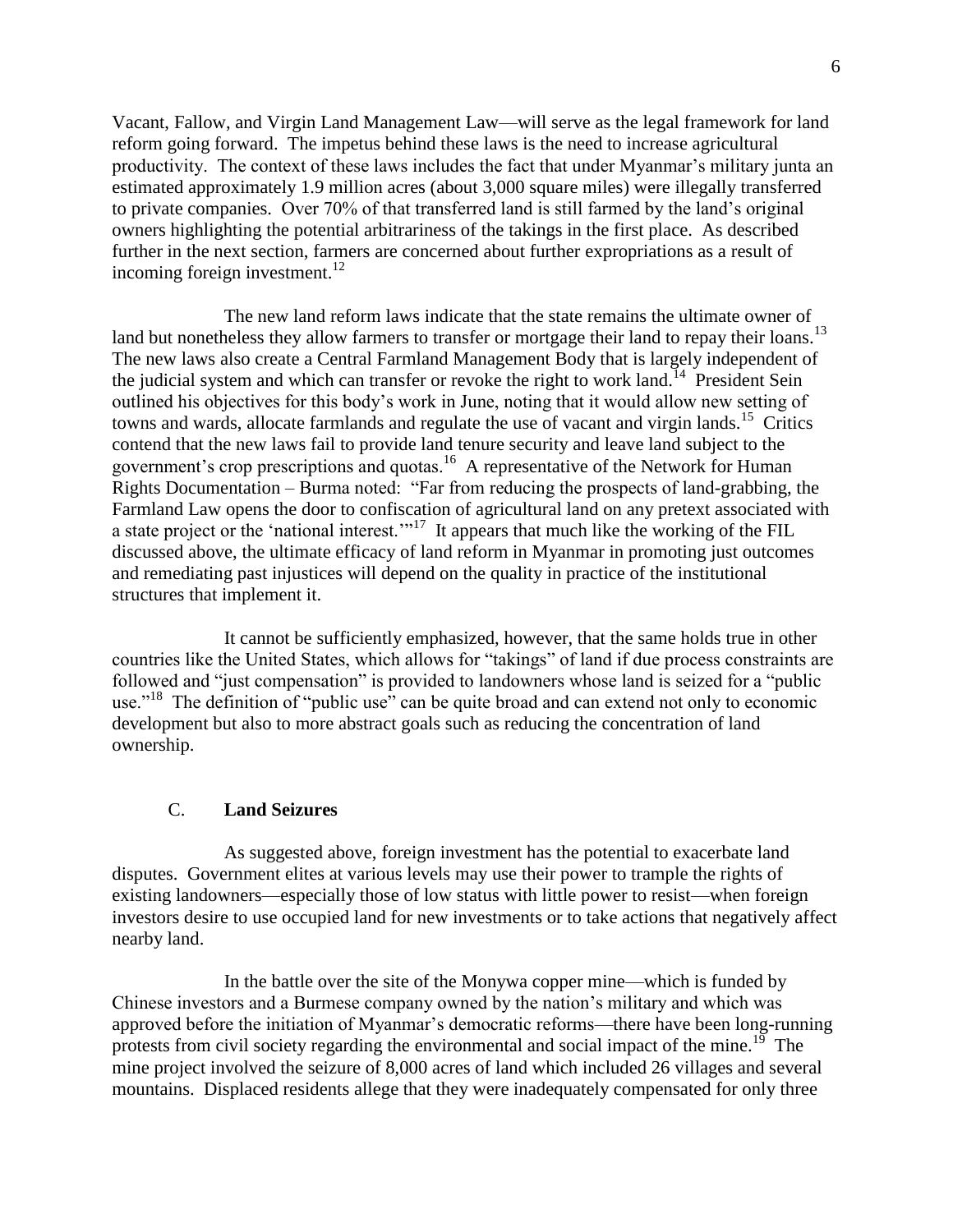years of leasing rights while the project's lease is for 60 years.<sup>20</sup> Recently protestors occupied the site of the mine and over 100 Buddhist monks defied an order issued by the government requiring them to leave.<sup>21</sup> Those protestors were dispersed by the police with tear gas and water cannons, and many were arrested.<sup>22</sup> Protestors had taken heart from the government's surprise suspension last year of a Chinese-backed hydroelectric project which was made in response to similar concerns about social and economic consequences; however, government representatives have defended the copper mine in part based on their desire not to irritate China and their desire not to deter further foreign investment.<sup>23</sup>

Similarly, a large number of farmers are continuing to be displaced to make way for the Korean- and Chinese-owned 800-kilometer-long Shwe gas pipelines, allegedly with little or no compensation and after inadequate or discriminatory consultation processes.<sup>24</sup> Some have alleged that the pipeline has taken up more land than the amount for which landowners were actually compensated.<sup>25</sup> The October report detailed how a coalition of 12 civil society groups have joined together to form the Myanmar-China Pipeline Watch Committee in order to ensure transparency in the project's affairs, and to investigate the economic and social impact of the pipeline prior to its completion.

## <span id="page-6-0"></span>**III. Political Prisoners**

On November 19<sup>th</sup>, 2012, U.S. President Obama visited Rangoon and held meetings with President Thein Sein and the opposition leader, Aung San Suu Kyi, in the first visit to Myanmar by a sitting U.S. president. Four days before Mr. Obama's visit, the Burmese authorities freed more than 450 detainees in a goodwill gesture.

It is however unclear how many political dissidents were among those released detainees. According to [human rights](http://www.guardian.co.uk/law/human-rights) campaigners, the list of released prisoners did not include any political dissidents.<sup>26</sup> According to another source, at least 44 people were political prisoners, including several prominent human rights activists.<sup>27</sup> However Bo Kyi, of the Thailand-based [Assistance Association for Political Prisoners](http://www.aappb.org/) (AAPP), said no prisoners of conscience had been freed so far. "All are common criminals or foreign nationals from China, Thailand or neighboring countries. We know of no political prisoners among the 452 freed today."<sup>28</sup> Human Rights Watch also reported that no political prisoners were released among those released detainees.<sup>29</sup>

Myanmar's government has long insisted that all prisoners in the country are criminals and it still does not acknowledge the existence of political detainees. However, Thein Sein's administration has been steadily setting free political detainees, tucked into larger prisoner amnesties, as part of his reform agenda. Earlier prisoner releases helped convince Western nations, including the United States, to ease sanctions they had imposed against the previous military regime. Under the now-defunct junta, rights groups said more than 2,000 activists and government critics were wrongfully imprisoned. The opposition party of Aung San Suu Kyi says at least 330 political prisoners remain incarcerated.<sup>30</sup>

Ahead of Mr. Obama's visit, human rights activists worried that he was bestowing the prize of his prestige too soon and would be left with too little leverage.<sup>31</sup> "Amnesty has been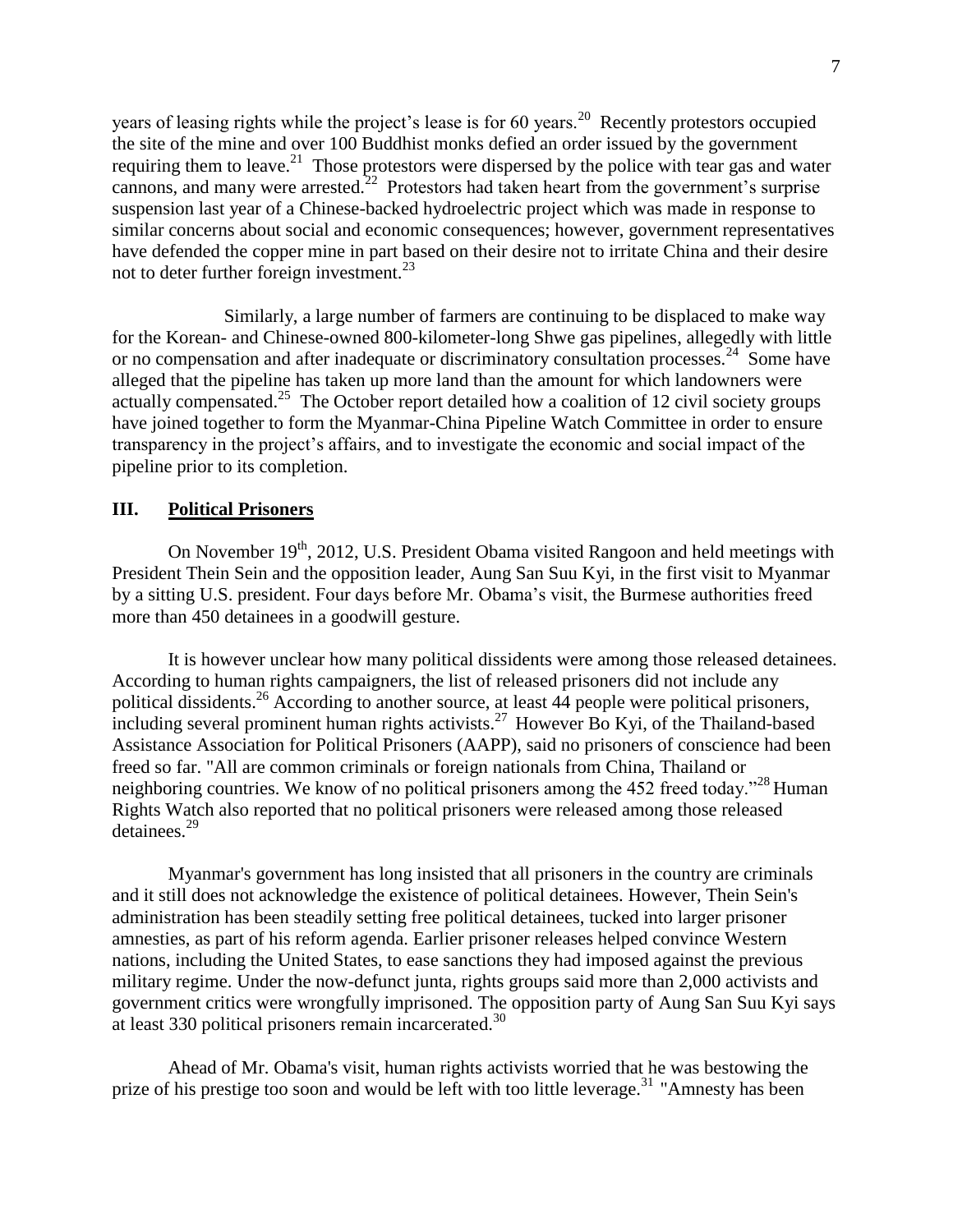calling for the immediate release of all prisoners of conscience in Myanmar. The potential for President Obama's trip to leverage change is clear - it is up to him to use his visit to press for the freeing of all prisoners of conscience and urgent steps to uphold the rights of Myanmar's ethnic minorities, including the Rohingya Muslims of Rakhine state, who lack legal status and are subject to gross abuses that have escalated in recent months," said Suzanne Nossel, Executive Director of AIUSA. "As he opens the door to U.S. businesses now able to enter Myanmar due to the lifting of sanctions, the President must also stress the importance of respecting their human rights obligations, and the need to put the human rights of the Burmese people ahead of corporate profits."<sup>32</sup>

In addition to the release of all political prisoners, Amnesty International is calling for independent monitoring of all detention facilities in Myanmar and an independent investigation into reports of torture and other ill treatment. The Myanmar government announced on November 18 that it will hold inter-governmental consultations by December of this year to reconsider charges and punishment of prisoners still in jail. Amnesty has called on authorities for a comprehensive review mechanism to determine who remains in prison and why. Additionally, the human rights organization wants the United Nations and civil society representatives to be involved in the process to guarantee impartiality and credibility.<sup>33</sup>

In four amnesties in the past year, the government has released hundreds of political prisoners, leaving an undetermined number behind bars. Human Rights Watch and others have called for independent international monitors to be given unfettered access to Myanmar's prisons to provide an accounting of all remaining political prisoners. Many released political prisoners face travel and other restrictions.<sup>34</sup>

#### <span id="page-7-1"></span><span id="page-7-0"></span>**IV. Ethnic Violence**

#### **A. Developments and Domestic Response**

The security situation in Myanmar's Rakhine province is still tense after a recent wave of violence between Rakhine Buddhists and Rohingya Muslims which began in October, with more than 110,000 displaced people in urgent need of food, shelter and health care assistance. At least 89 people have been killed and 35,000 displaced since the upsurge of inter-communal violence a couple of weeks ago, and more than 5,300 houses and religious buildings have been destroyed, according to the U.N. Office for the Coordination of Humanitarian Affairs (OCHA).<sup>35</sup>

A Muslim enclave in the port town of Sittwe on the Bay of Bengal is quickly turning into a prison-like ghetto, highlighting the risk that Myanmar's dramatic democratic revival could unleash centuries-old ethnic hatreds that had partly been held in check by nearly 50 years of military rule. Sittwe, a town of around 250,000 people, is supposed to be one of Myanmar's new boomtowns. But a couple of hundred meters back from where the river empties into the ocean, 7,000 Muslim Rohingyas are crammed into a steadily shrinking neighborhood called Aung Min Glar. Just a few months ago the Rohingyas in Sittwe moved around freely and often traded with the area's majority Buddhist Rakhine population. Now, the Rohingyas homes are ring-fenced by burnt-out buildings and military checkpoints, which, while protecting them from attack, also restrict their movements. An hour's drive from Sittwe, up to 100,000 more Rohingyas displaced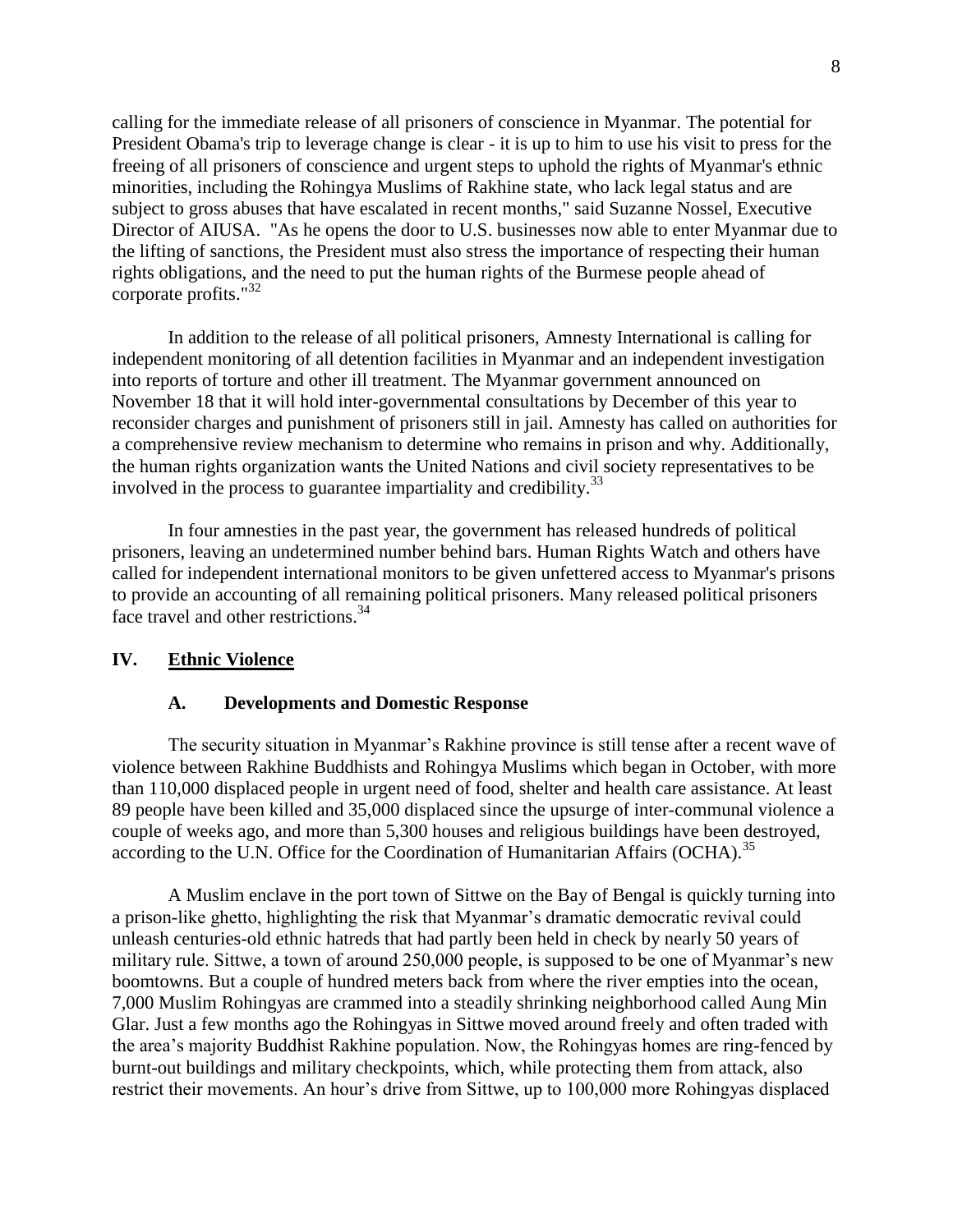by the clashes are living in a series of sweltering refugee camps where malnourishment and disease are rife and where security forces and local Rakhine activists impede aid workers from operating freely.<sup>36</sup>

The conflict is also threatening important foreign investments. The fishing port of Kyaukpyu is also the starting point of an oil-and-gas pipeline from the Bay of Bengal to China. Asked about the Rohyingya situation last month, China's Foreign Ministry spokesman Hong Lei said China hoped that Myanmar can remain stable, according to Chinese state media. Essar Group, the Indian company constructing the new Sittwe port project, meanwhile describes the situation in Rakhine state as "critical." The project envisions building a deep-water port at Sittwe and dredging 225 kilometers upriver to the town of Paletwa, where cargo will be transferred to trucks plying a planned 140-kilometer highway to the Indian border, and, in theory, opening up an alternative route to the rest of the India by sea and bypassing the difficult land crossing squeezing past Bhutan and Bangladesh. So far, there has been no serious impact on construction, an Essar spokesman said, but "we hope that normalcy is quickly resumed."<sup>37</sup>

Authorities in Rakhine State have initiated a survey to determine how many Rohingya families in the restive region have temporary national registration cards and which are considered illegal immigrants, according to a report by The Associated Press (AP) on November 30<sup>th</sup>, 2012. "Guarded by rifle-toting police, immigration authorities in western Myanmar have launched a major operation aimed at settling an explosive question at the heart of the biggest crisis the government has faced since beginning its nascent transition to democracy last year." Thailand-based advocacy group, the Arakan Project, is quoted in the report as warning that "the results could be used to definitively rule out citizenship for the Rohingya."<sup>38</sup>

Though she has called the conflict a "huge international tragedy," Aung San Suu Kyi said this month she won't take sides in escalating violence between Buddhists and Muslims in Rakhine state. The Nobel laureate said she was under pressure to takes sides, but wouldn't. "Both sides are displeased because I will not take a stand with them, but my stand is that first let us establish rule of law," she said.<sup>39</sup> Earlier this year, Ms. Suu Kyi said she "didn't know" if Rohingyas should be considered Myanmar citizens.<sup>40</sup> Ms. Suu Kyi has been criticized for not speaking out. The Economist stated that "the one person in Myanmar with genuine moral authority, Miss Suu Kyi, has confined herself to calling for respect for the rule of law. When the law is unjust and unfairly applied—as it long was against her—that is a betrayal of the high moral principles she has always espoused."<sup>41</sup>

President Thein Sein told reporters on November  $21<sup>st</sup>$ , 2012 that the government will pursue a four-point plan aimed at resolving the bitter divisions between Muslim and Buddhist communities in Rakhine State. He said the plan will involve changing people's prejudices, promoting education, creating jobs—and introducing a program of birth control. Thein Sein noted that some 110,000 people were displaced due to the recent violence in the Rakhine State. He said the government is spending about U.S. \$1 million per month providing food to refugees, and that it now requires about U.S.  $$65$  million for rehabilitation.<sup>42</sup>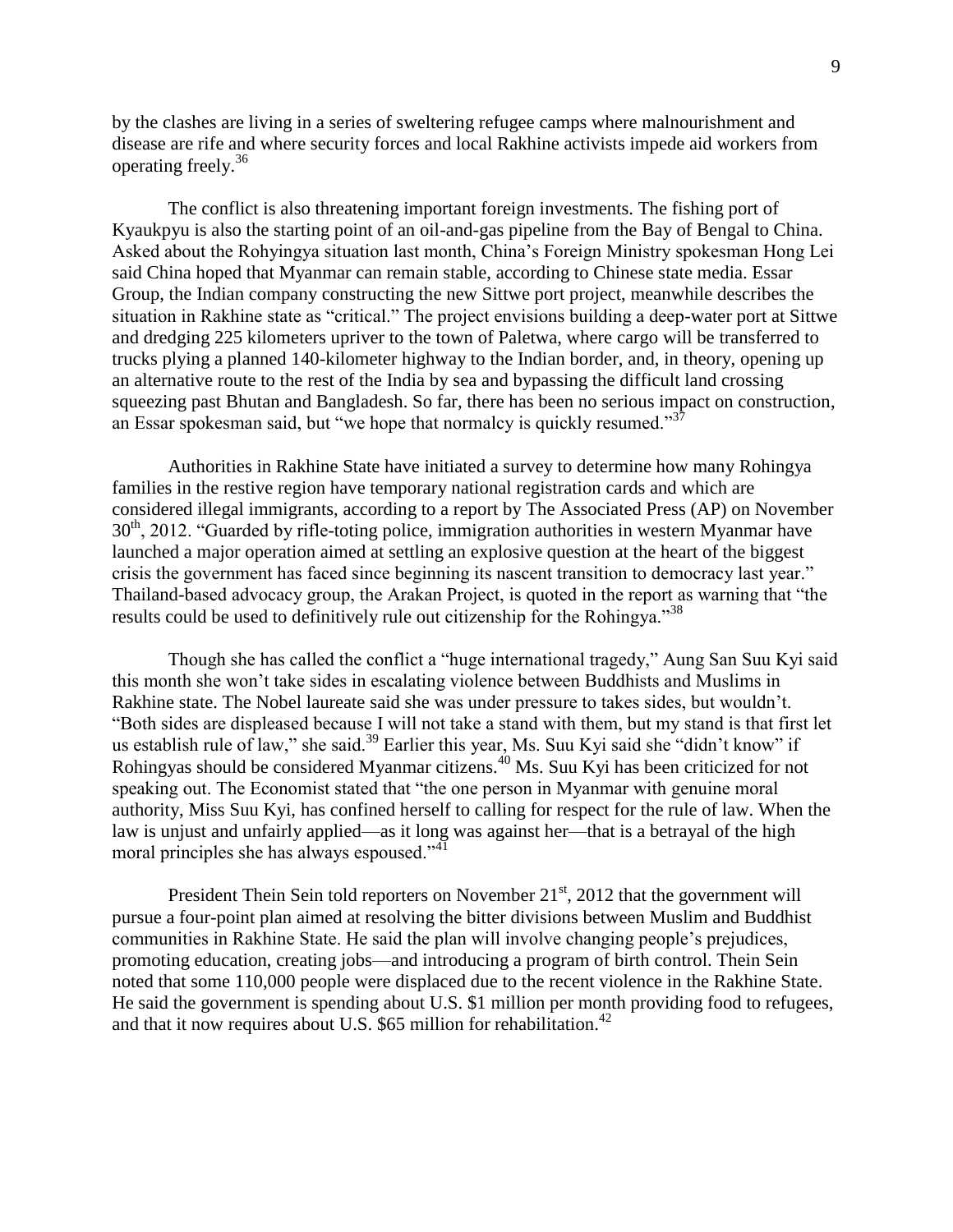#### **B. International Response**

<span id="page-9-0"></span>Human Rights Watch (HRW) accused Myanmar's government and security of being complicit in attacks on Rohingya Muslims in October that forced 35,000 people from their homes. Based on satellite imagery of Muslim communities in Myanmar's Arakan State, HRW claimed that in some cases, Myanmar soldiers destroyed Rohingya homes and committed violence against civilians. $43$ 

The U.N. Special Rapporteur for Human Rights in Burma, Tomás Ojea Quintana, has told he is "disgusted" by the way the Rohingya community has been treated. "My assessment after five years holding this mandate ... is that there is a pattern of endemic discrimination against the Rohingya," he said. He says he hopes regional leaders will take action to end the "national sentiment" of prejudice against the community. "It's also clear for me there are a group of hardliners in the government trying to apply directly this policy of discrimination through concentrated measures on the ground against the Rohingya," he said. "My concern is that it is not clear where President Thein Sein is standing in this respect." During his last visit to Myanmar in August, Mr Quintana says he was informed the Burmese government had been developing a policy to gradually integrate the Rohingya into the wider community." [But] these are only statements," he said. He says there needs to be a clearer indication of what measures will be taken on the ground to end the conflict. $44$ 

On November  $20<sup>th</sup>$ , 2012, the U.N. General Assembly's Third Committee, which focuses on rights issues, approved by consensus a non-binding resolution "expressing particular concern about the situation of the Rohingya minority in Rakhine state, and urging the government to take action to bring about an improvement in their situation and to protect all their human rights, including their right to a nationality." The Myanmar mission to the United Nations told the Third Committee that while it accepted the resolution, it objected to the Rohingya being referred to as a minority. "There has been no such ethnic group as Rohingya among the ethnic groups of Myanmar," a representative of Myanmar's U.N. mission said. "Despite this fact, the right to citizenship for any member or community has been and will never be denied if they are in line with the law of the land."<sup>45</sup>

Myanmar and the European Union vowed to cooperate closely in their joint efforts to build peace in Myanmar. The pledge was made in a joint declaration signed by Myanmar Minister at the President's Office U Aung Min and visiting E.U. Commission President Jose Manuel Barroso at the Myanmar Peace Center (MPC) in Yangon. The MPC, established by Presidential Decree, is to serve as a platform for inclusive and non-partisan dialogue among all involved in Myanmar's ethnic peace process including international and national, governmental and non-governmental groups, individuals and organizations at both regional and central levels, the declaration said. In support of the MPC, the E.U. said it will fund its start-up with 700,000 euros, to be followed by a sizable package later this year. In 2013, the E.U. will continue to contribute a total of 30 million euros to Myanmar's ethnic peace process.<sup>46</sup>

On his historic trip to Myanmar on November 19<sup>th</sup>, U.S. President Barack Obama urged an end to sectarian clashes in Rakhine state, telling an audience that "for too long the people of this state, including ethnic Rakhine, have faced crushing poverty and persecution, but there's no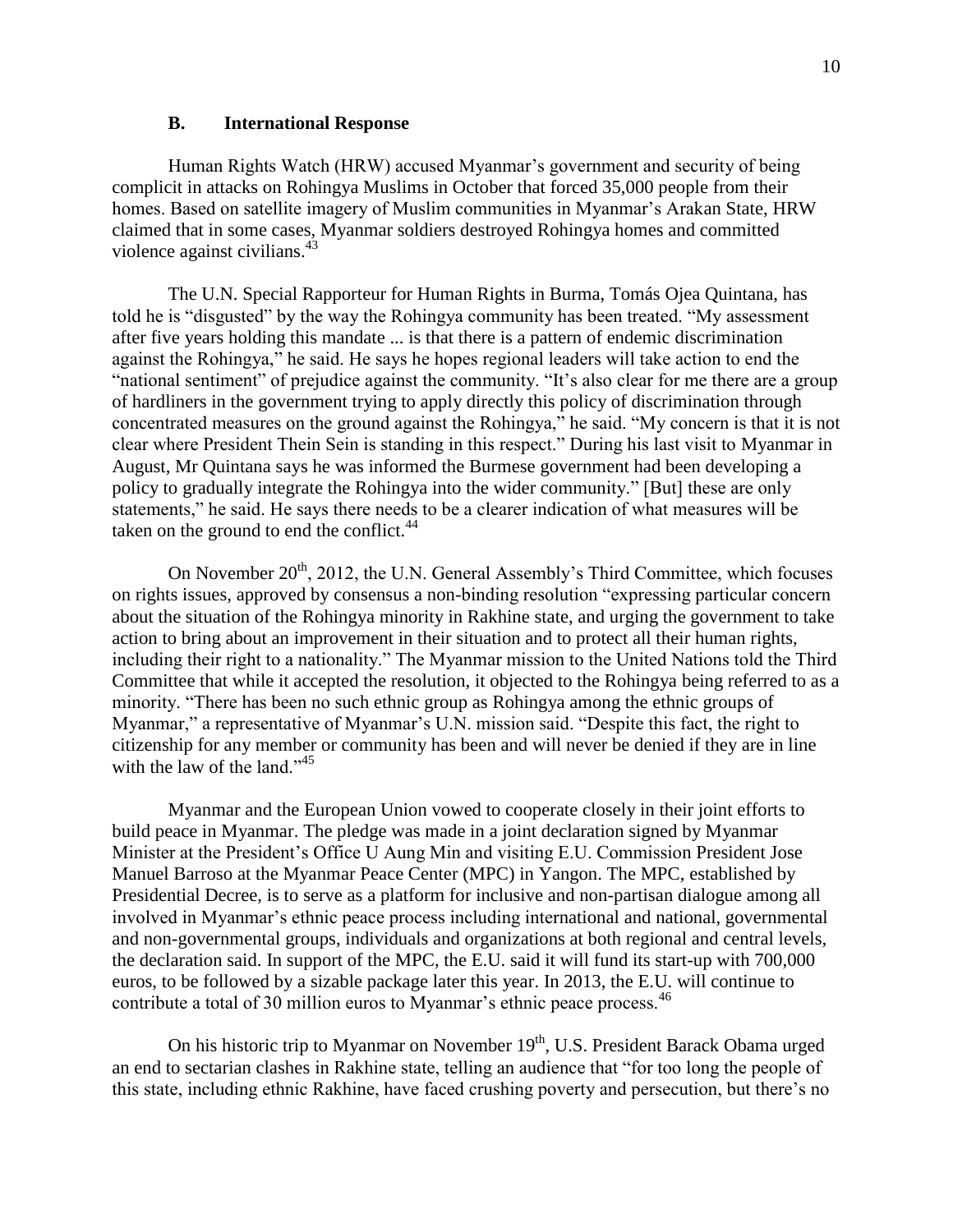excuse for violence against innocent people, and the Rohingya hold within themselves the same dignity as you do, and I do."<sup>47</sup> Mr. Obama took time during his visit to Myanmar to visit with an advocate of the Rohingya community.<sup>48</sup>

In an article published in The Economist, the situation has been described as "a vicious and bloody campaign of ethnic cleansing by the Rakhines that is intended to drive Rohingyas out." The Rohingyas need the help of the Burmese government, Aung San Suu Kyi and the outside world. For once, the army really does need to be firmer—but in stopping violence, detaining perpetrators, and helping Rohingyas survive the unofficial commercial boycott that is leaving many hungry and thirsty. Parliament and the government, for their part, need to revise the Citizenship Act of 1982, which has been used as the tool to render most Rohingyas stateless. Rohingyas with a good claim to citizenship should have it. And their claims should be examined generously: it is not easy to prove your lineage when everything you have has been reduced to ashes.<sup>49</sup> Calls for Myanmar to allow the Rohingyas to become citizens have been echoed among others by U.N. High Commissioner for Human Rights Navi Pillay. "This should include a review of the citizenship law to ensure that Rohingya have equal access to citizenship," Pillay said.<sup>50</sup>

## <span id="page-10-0"></span>**C. Kachin State**

The armed conflict between the Kachin Independence Army (KIA) and the government's armed forces, which has been ongoing since fighting erupted in June 2011, continued to draw headlines over the past month. The KIA claims it killed a major and seven lower-ranking soldiers from the Burmese army on November  $7<sup>th</sup>$ , 2012 during clashes at Dung Waw in northern Shan State, according to Kachin News, quoting a Kachin commander at the frontline.<sup>51</sup>

The Myanmar army raided the Hpaikawng Kachin refugee camp and burned at least 50 temporary tents on November 28<sup>th</sup>, 2012, according to a report in Kachinland News. The soldiers have currently detained about 20 men, but have released all the women and children, locals say. The refugee camp, which is located between Muse and Mungkoe in northern Shan state, was demolished and burned down on Wednesday by a group of Myanmar army soldiers, the report said, citing local sources. Earlier the same morning, a combined force of the KIA and the Kachin Peoples Militia reportedly exchanged gunfire with Myanmar's army nearby Hpaikawng.<sup>52</sup>

#### **D. Shan State**

<span id="page-10-1"></span>A three-day meeting officially called the "Trust-building for Peace Conference" was held on November  $26^{th}$ - $28^{th}$  in Yangon and involved some 170 Shan representatives from across the country. The 170 delegates represented interests as diverse as: three Shan political parties; four Shan armies; 11 domestic or foreign-based Shan organizations; community leaders from 42 townships; and 17 experts, academics or special guests. According to an official statement at the conclusion of the conference: "To settle the conflicts, we must seriously cooperate as opposed to participate. We therefore encourage each other to implement the issues of the ongoing peace process in each sector." "Trust-building is the most important thing in achieving peace in the country," said Hkun Htun Oo, the chairman of the Shan Nationalities League for Democracy. Twenty-three separate issues and proposals were discussed over the three days, including the peace process, Shan political issues, economy, social issues, literature, natural resources, and environmental issues.<sup>53</sup>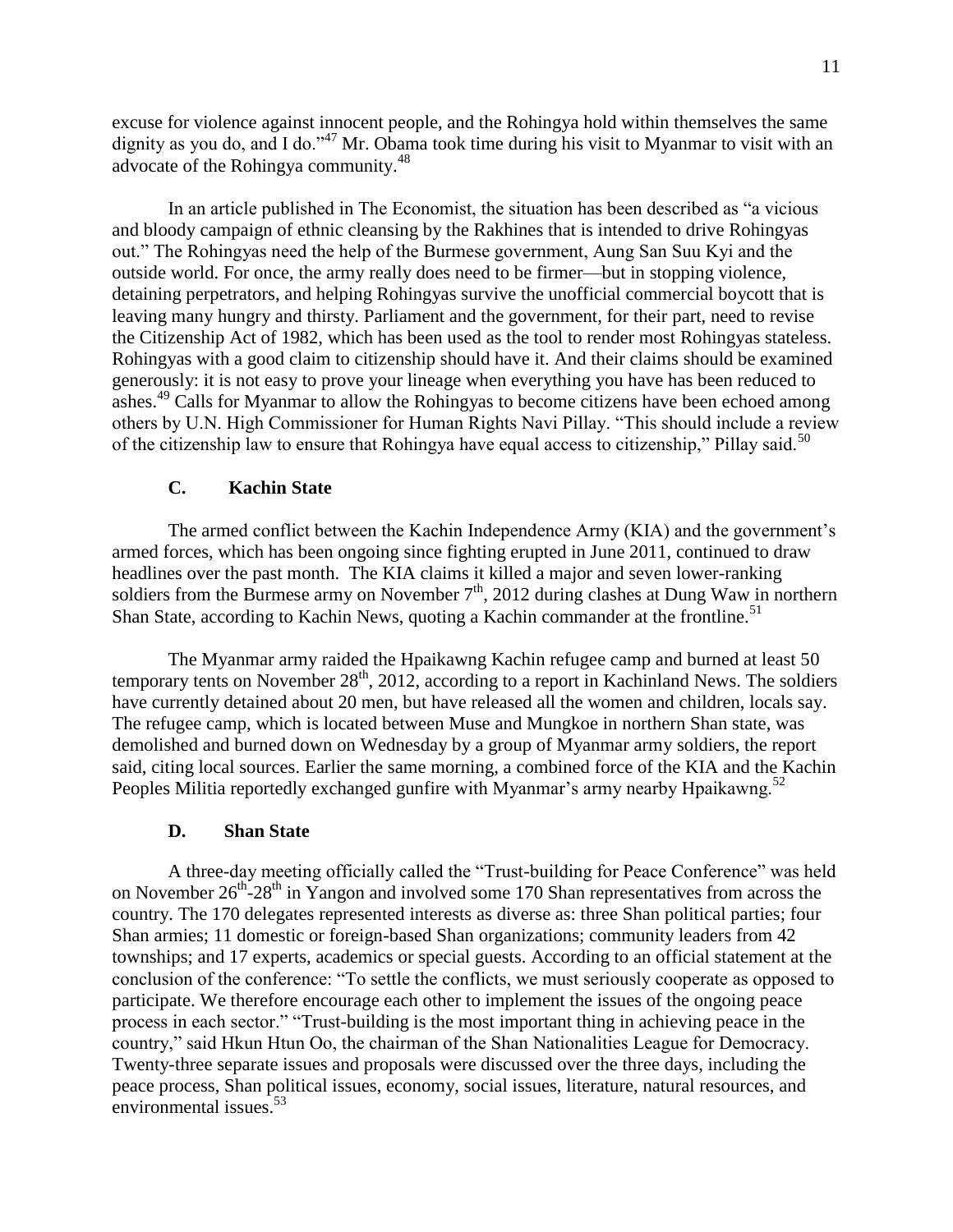#### <span id="page-11-0"></span>**V. Governance and Rule of Law**

During President Obama's visit to Myanmar, he spoke about the need to continue reforms in governance and judicial administration, among other challenges. The President spoke about the importance of "building credible government institutions, establishing rule of law, ending ethnic conflicts and insuring that the people of this country have access to greater education, health care and economic opportunity."<sup>54</sup> While the concepts of "credible governance" and "rule of law" are theoretically slippery, it is nevertheless possible to posit some procedural aspects of both of these notions, touching on the concepts of representativeness, neutrality, generality, and certainty.<sup>55</sup> Are laws written, executed, and enforced by legislators, magistrates, and judges that are accountable to the people? Are they applied to individuals without bias? Are they applied universally, including to officeholders? Is it possible for a citizen seeking to follow the law to know what the law actually is? Are the participants in the legal system properly trained at their jobs? Unfortunately, there is little evidence of concrete measures to improve either governance or the judiciary in Myanmar; the most that can be said is that the problems with both appear to be well-recognized and that steps to investigate them more closely have begun.

This month Bill Richardson, the former U.S. ambassador to the United Nations, wrote in the New York Times that although Myanmar's "government lacks basic capacity and knowledge on how to govern properly" they are "eager to learn the standards and procedures of good governance" including "basic skills such as drafting laws and budgets, constituent outreach, and how to work across party lines and deal with the business community.<sup>556</sup> He urged democracybuilding organizations and the U.S. government to do more to assist in the governance-building process.<sup>57</sup> While President Sein has released political prisoners and reached out to Suu Kyi (whose party competed for and won legislative seats, including her own)—political reforms which may ultimately lay the foundation for better governance by increasing pressure on government institutions to be responsive to people's needs—there is less evidence of concrete governance-building steps.

On the legal side, too, there is clearly recognition of the need for concrete reforms but few actual reforms have taken place so far. Indeed some see a threat to the potential for judicial independence to emerge based on the impeachment of the justices on Myanmar's Constitutional Court following that court's decision denying Union status to parliamentary commissions and committees.<sup>58</sup> Legal reform is nevertheless a primary focus of the opposition and its presence or absence will potentially be a sign of whether the reforms initiated in Myanmar are set to deepen or whether reformist momentum is stagnating. Aung San Suu Kyi has emphasized the urgent need for judicial reform and, in perhaps the most promising move so far, was named to head a parliamentary "rule of law" committee, which has received 1,700 complaints as of October, worked with ministries to address them and inspected courts, among other activities.<sup>59</sup>

 There can be no doubt regarding Suu Kyi's focus on legal reform. In June, she told international business leaders that "[g]ood laws already exist in Myanmar but we do not have a clean and independent judicial system" and that without such a system "it is no use having the best laws in the world." In September, she spoke to an audience at Yale and emphasized that establishment of the rule of law was the first priority for the country in her party's platform,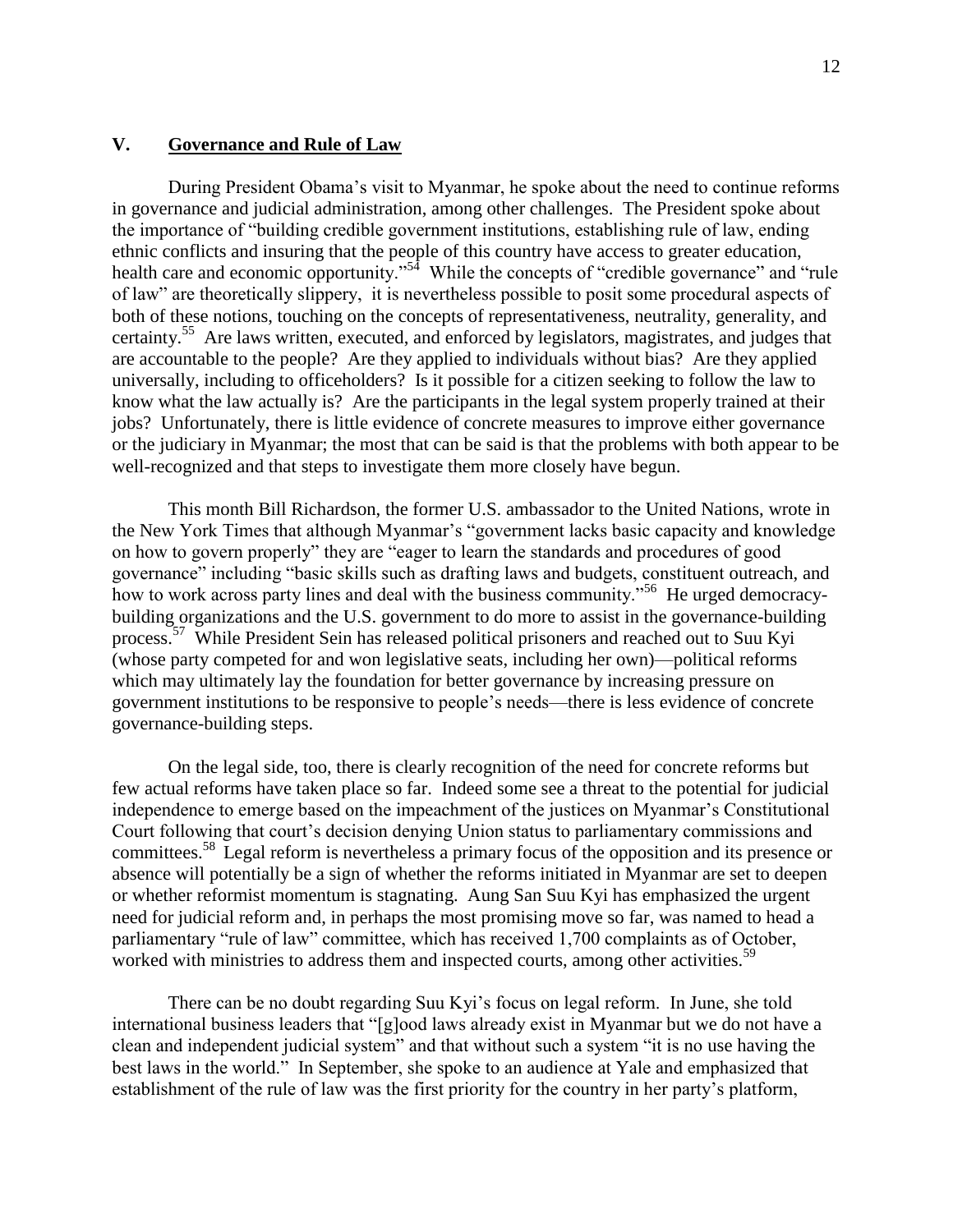preceding even ending ethnic conflict because the end to ethnic conflict depends on the rule of law.<sup>60</sup> Of particular importance was ending the practice of arbitrary detentions without trial and prohibiting arrests allegedly designed to protect society "against destructive elements."<sup>61</sup> Suu Kyi noted that in the past members of the military have handed orders to judges with the sentences to be imposed on dissidents. $62$  Future reports will continue to provide updates on the substance of the activities and findings of the Suu Kyi's Rule of Law Committee.

- <sup>2</sup> License 18, subsections (a)-(b).
- 3 Id., subsection (c).
- 4 Specially Designated Nationals, http://www.treasury.gov/resourcecenter/sanctions/programs/pages/burma.aspx. The following corporate entities were designated as "front companies" of these individuals. "Gold Ocean Pte Ltd., Great Success Pte. Ltd., Green Luck Trading Company, and Gold Energy Co. Ltd. are front companies controlled by Steven Law, a crony of the former regime designated on February 25, 2008. Gold Ocean Pte Ltd is the primary front company used to transfer money between Steven Law's companies, foreign companies, and Burmese state-run organizations. China Focus Development Ltd. is the new name for Golden Aaron Pte. Ltd., a company identified as blocked property on February 25, 2008 and owned by Cecilia Ng, the wife of Steven Law." [\(http://www.treasury.gov/resource-center/sanctions/OFAC-](http://www.treasury.gov/resource-center/sanctions/OFAC-Enforcement/Pages/20121116.aspx)[Enforcement/Pages/20121116.aspx\)](http://www.treasury.gov/resource-center/sanctions/OFAC-Enforcement/Pages/20121116.aspx) In addition: "Asia Pioneer Impex Pte. Ltd., Terrestrial Pte. Ltd., and Asia Green Development Bank are companies owned or controlled by Tay Za, a crony of the former regime who was sanctioned on October 18, 2007. Tay Za uses his Singapore-based companies, Asia Pioneer Impex Pte. Ltd. and Terrestrial Pte. Ltd., to conduct business transactions. He began trading under the name Terrestrial Pte. Ltd. following financial sanctions against Pavo Trading in 2008." Id. Additional entities are also provided. Id.
- 5 The true extent of the contemporaneous prisoner releases is unclear. Se[e http://www.dvb.no/news/obama-calls-for](http://www.dvb.no/news/obama-calls-for-national-reconciliation-during-burma-visit/24894)[national-reconciliation-during-burma-visit/24894.](http://www.dvb.no/news/obama-calls-for-national-reconciliation-during-burma-visit/24894) "To coincide with the visit, Burma's government officials announced plans to release 66 prisoners on Monday, 45 of which were political dissidents and ethnic minorities from rebel armies. The move follows the release of more than 400 prisoners last week, but according to rights groups none of the freed inmates were political dissidents. 'It is very worrisome that the November 15 prisoner release apparently did not include a single political prisoner – the message the leaders in Naypidaw are sending is they think they can play political games with human rights and Obama and the international community will look the other way,' said Phil Robertson, Deputy Director of Human Rights Watch's Asia Division.'" Id.
- 6 <http://www.treasury.gov/resource-center/sanctions/OFAC-Enforcement/Pages/20121116.aspx> (emphases added).
- <sup>7</sup> VDB on Tax: [http://www.vdbontax.com/myanmar/new-2012-myanmar-foreign-investment-law-now-in-force-full](http://www.vdbontax.com/myanmar/new-2012-myanmar-foreign-investment-law-now-in-force-full-text-english-translation/)[text-english-translation/.](http://www.vdbontax.com/myanmar/new-2012-myanmar-foreign-investment-law-now-in-force-full-text-english-translation/)
- <sup>8</sup> Wall Street Journal, November 1, 2012: [http://online.wsj.com/article/SB10001424052970204707104578092810103878402.html;](http://online.wsj.com/article/SB10001424052970204707104578092810103878402.html) AsiaOne, November 7, 2012: [http://www.asiaone.com/News/AsiaOne%2BNews/Asia/Story/A1Story20121107-382000.html.](http://www.asiaone.com/News/AsiaOne%2BNews/Asia/Story/A1Story20121107-382000.html)
- <sup>9</sup> Wall Street Journal, November 1, 2012: [http://online.wsj.com/article/SB10001424052970204707104578092810103878402.html.](http://online.wsj.com/article/SB10001424052970204707104578092810103878402.html)
- <sup>10</sup> Wall Street Journal, November 28, 2012, 2012: [http://online.wsj.com/article/SB10001424127887324784404578144944078046734.html.](http://online.wsj.com/article/SB10001424127887324784404578144944078046734.html)
- <sup>11</sup> 70% according to the CIA World Factbook: [https://www.cia.gov/library/publications/the-world](https://www.cia.gov/library/publications/the-world-factbook/geos/bm.html)[factbook/geos/bm.html.](https://www.cia.gov/library/publications/the-world-factbook/geos/bm.html)

 $\mathbf 1$ General License No. 18, http://www.treasury.gov/resource-center/sanctions/programs/pages/burma.aspx.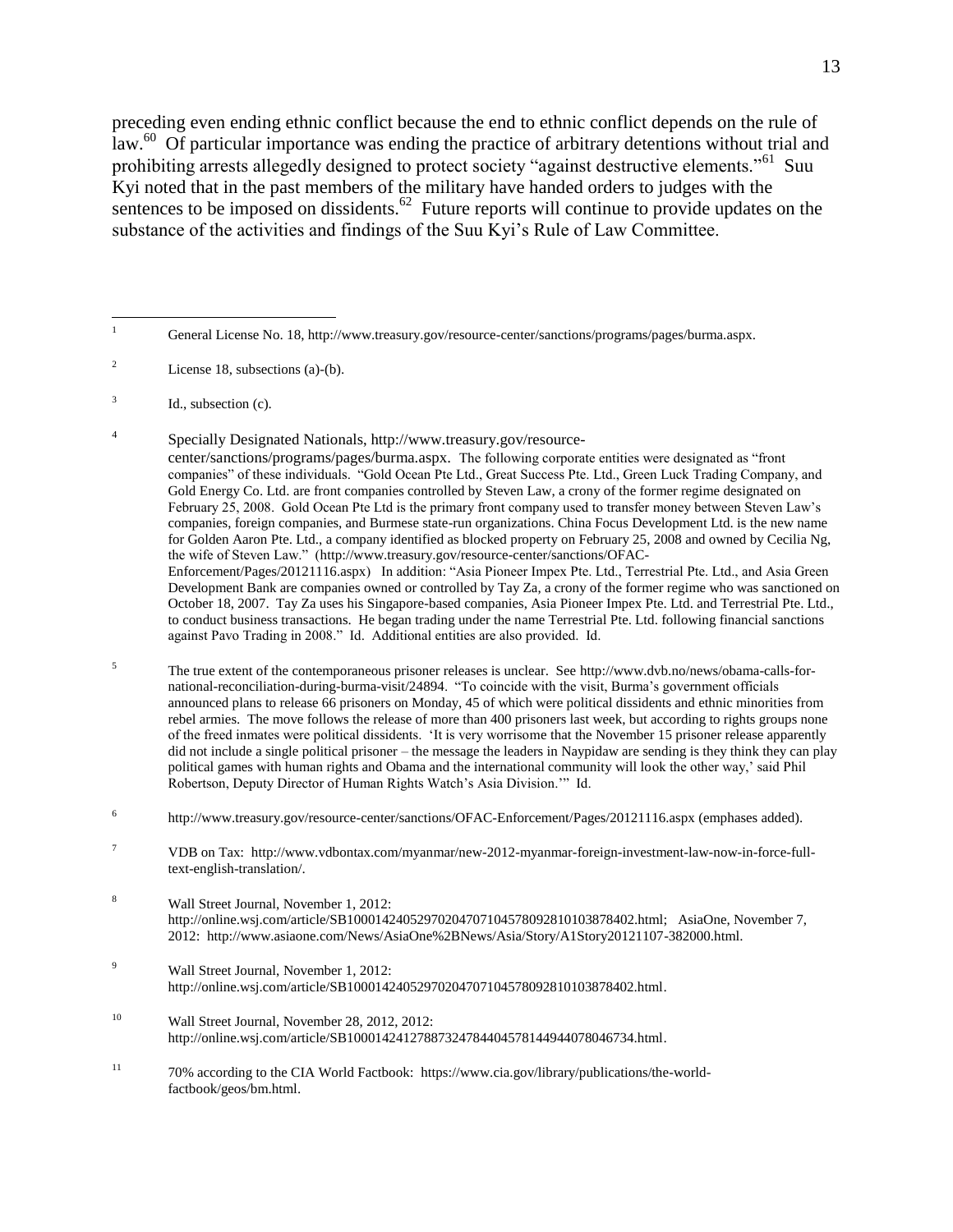- $12$ Center for Strategic and International Studies, November 8, 2012: [http://csis.org/files/publication/121108\\_SoutheastAsia\\_Vol\\_3\\_Issue\\_21.pdf.](http://csis.org/files/publication/121108_SoutheastAsia_Vol_3_Issue_21.pdf)
- <sup>13</sup> Center for Strategic and International Studies, November 8, 2012: [http://csis.org/files/publication/121108\\_SoutheastAsia\\_Vol\\_3\\_Issue\\_21.pdf.](http://csis.org/files/publication/121108_SoutheastAsia_Vol_3_Issue_21.pdf)
- <sup>14</sup> Center for Strategic and International Studies, November 8, 2012: http://csis.org/files/publication/121108\_SoutheastAsia\_Vol\_3\_Issue\_21.pdf.
- <sup>15</sup> The Nation (Thailand), June 22, 2012: [http://www.nationmultimedia.com/aec/Thein-Sein-to-push-land-reform-](http://www.nationmultimedia.com/aec/Thein-Sein-to-push-land-reform-30184700.html)[30184700.html.](http://www.nationmultimedia.com/aec/Thein-Sein-to-push-land-reform-30184700.html)
- <sup>16</sup> Center for Strategic and International Studies, November 8, 2012: [http://csis.org/files/publication/121108\\_SoutheastAsia\\_Vol\\_3\\_Issue\\_21.pdf.](http://csis.org/files/publication/121108_SoutheastAsia_Vol_3_Issue_21.pdf)
- <sup>17</sup> Mizzima, November 1, 2012: [http://www.mizzima.com/news/regional/8336-abuses-land-grabs-ongoing-in-burma](http://www.mizzima.com/news/regional/8336-abuses-land-grabs-ongoing-in-burma-says-ngo.html)[says-ngo.html.](http://www.mizzima.com/news/regional/8336-abuses-land-grabs-ongoing-in-burma-says-ngo.html)
- <sup>18</sup> These words are found in the Fifth Amendment to the Constitution of the United States.
- 19 Associated Press, November 28, 2012: [http://www.startribune.com/business/181004291.html?refer=y.](http://www.startribune.com/business/181004291.html?refer=y)
- <sup>20</sup> Businesweek, September 12, 2012: [http://www.businessweek.com/ap/2012-09-12/myanmar-students-swell-ranks-of](http://www.businessweek.com/ap/2012-09-12/myanmar-students-swell-ranks-of-land-grab-protest)[land-grab-protest.](http://www.businessweek.com/ap/2012-09-12/myanmar-students-swell-ranks-of-land-grab-protest)
- <sup>21</sup> Associated Press, November 28, 2012: [http://www.startribune.com/business/181004291.html?refer=y.](http://www.startribune.com/business/181004291.html?refer=y)
- <sup>22</sup> Radio Australia, November 29, 2012. [http://www.radioaustralia.net.au/international/radio/program/asia-pacific/burma](http://www.radioaustralia.net.au/international/radio/program/asia-pacific/burma-mine-protest-broken-up-by-by-police/1053878)[mine-protest-broken-up-by-by-police/1053878.](http://www.radioaustralia.net.au/international/radio/program/asia-pacific/burma-mine-protest-broken-up-by-by-police/1053878)
- <sup>23</sup> Associated Press, November 28, 2012: [http://www.startribune.com/business/181004291.html?refer=y.](http://www.startribune.com/business/181004291.html?refer=y)
- <sup>24</sup> EarthRights International, "Comment of EarthRights International on the Paperwork Reduction Act Review for Proposed Reporting Requirements on Responsible Investment in Burma", October 2, 2012, link to PDF report on <http://www.earthrights.org/campaigns/us-state-department-must-hold-us-companies-burma-international-standards>
- <sup>25</sup> The Irrawaddy, November 7, 2012: http://www.irrawaddy.org/archives/18259.
- <sup>26</sup> The Guardian, November 15, 2012[: http://www.guardian.co.uk/world/2012/nov/15/burma-frees-prisoners-barack](http://www.guardian.co.uk/world/2012/nov/15/burma-frees-prisoners-barack-obama)[obama](http://www.guardian.co.uk/world/2012/nov/15/burma-frees-prisoners-barack-obama)
- <sup>27</sup> AP News, November 19, 2012[: http://www.businessweek.com/ap/2012-11-19/myanmar-frees-political-prisoners-in](http://www.businessweek.com/ap/2012-11-19/myanmar-frees-political-prisoners-in-new-amnesty)[new-amnesty](http://www.businessweek.com/ap/2012-11-19/myanmar-frees-political-prisoners-in-new-amnesty)
- <sup>28</sup> The Guardian, November 15, 2012[: http://www.guardian.co.uk/world/2012/nov/15/burma-frees-prisoners-barack](http://www.guardian.co.uk/world/2012/nov/15/burma-frees-prisoners-barack-obama)[obama](http://www.guardian.co.uk/world/2012/nov/15/burma-frees-prisoners-barack-obama)
- <sup>29</sup> Human Rights Watch, November 16, 2012:<http://www.unhcr.org/refworld/country,,,,MMR,,50ab45512,0.html>
- <sup>30</sup> AP News, November 19, 2012[: http://www.businessweek.com/ap/2012-11-19/myanmar-frees-political-prisoners-in](http://www.businessweek.com/ap/2012-11-19/myanmar-frees-political-prisoners-in-new-amnesty)[new-amnesty](http://www.businessweek.com/ap/2012-11-19/myanmar-frees-political-prisoners-in-new-amnesty)
- <sup>31</sup> Washington Post, November 19, 2012: [http://www.washingtonpost.com/opinions/striking-a-balance-in](http://www.washingtonpost.com/opinions/striking-a-balance-in-burma/2012/11/19/16929aa2-3286-11e2-bfd5-e202b6d7b501_story.html)[burma/2012/11/19/16929aa2-3286-11e2-bfd5-e202b6d7b501\\_story.html](http://www.washingtonpost.com/opinions/striking-a-balance-in-burma/2012/11/19/16929aa2-3286-11e2-bfd5-e202b6d7b501_story.html)
- <sup>32</sup> Amnesty International, November 15, 2012[: http://www.amnestyusa.org/news/press-releases/amnesty-international](http://www.amnestyusa.org/news/press-releases/amnesty-international-responds-to-reports-that-myanmar-to-release-political-prisoners-on-eve-of-hist)[responds-to-reports-that-myanmar-to-release-political-prisoners-on-eve-of-hist](http://www.amnestyusa.org/news/press-releases/amnesty-international-responds-to-reports-that-myanmar-to-release-political-prisoners-on-eve-of-hist)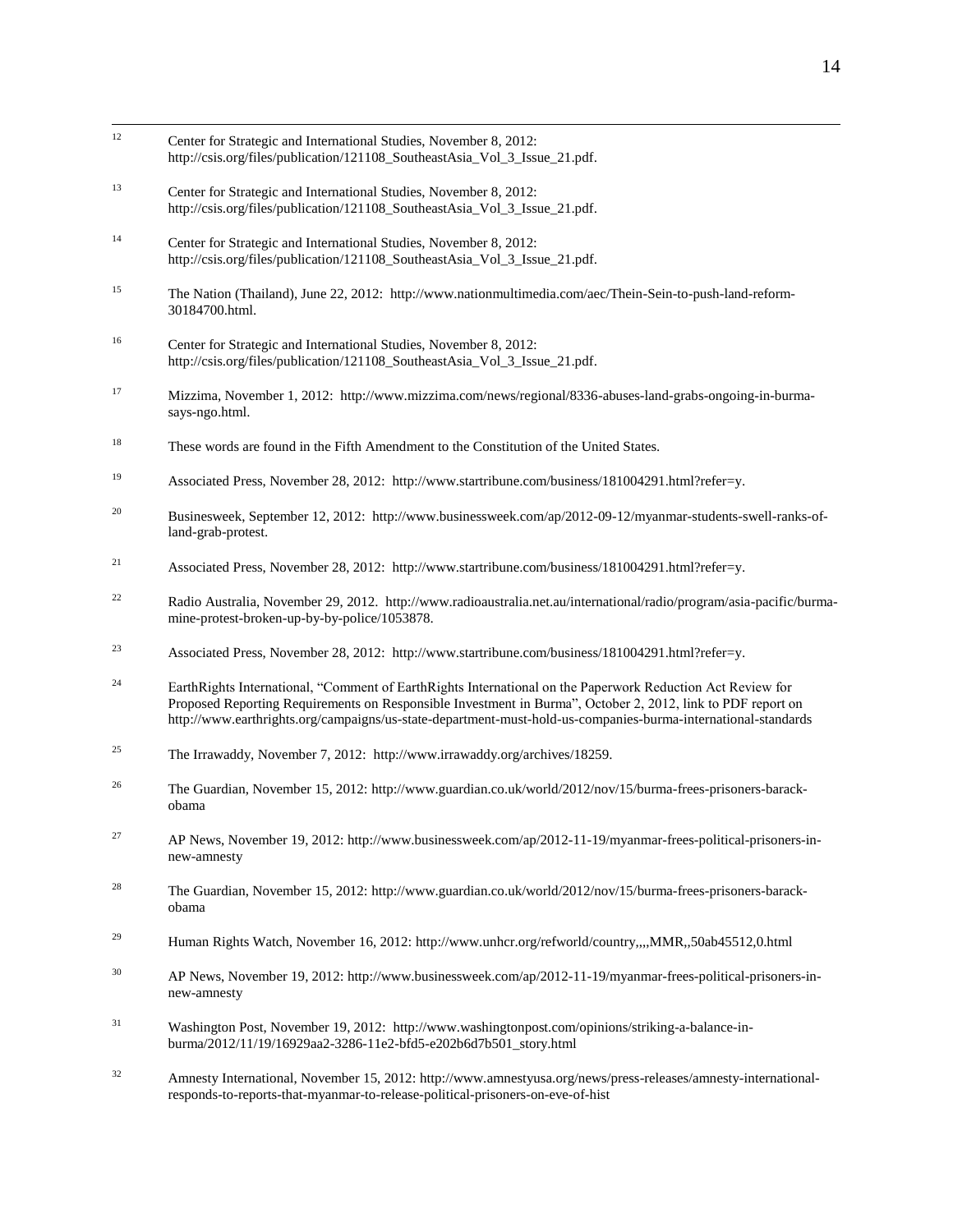$33$ <sup>33</sup> Amnesty International, November 19, 2012: [http://www.amnestyusa.org/news/press-releases/myanmar-s-release-of](http://www.amnestyusa.org/news/press-releases/myanmar-s-release-of-political-prisoners-a-step-in-right-direction-for-human-rights)[political-prisoners-a-step-in-right-direction-for-human-rights](http://www.amnestyusa.org/news/press-releases/myanmar-s-release-of-political-prisoners-a-step-in-right-direction-for-human-rights) <sup>34</sup> Id. 27 <sup>35</sup> UN News Centre, November 5, 2012[: http://www.un.org/apps/news/story.asp?NewsID=43414&Cr=&Cr1=](http://www.un.org/apps/news/story.asp?NewsID=43414&Cr=&Cr1) <sup>36</sup> WSJ, November 2, 2012[: http://online.wsj.com/article/SB10001424052970204707104578094500930170258.html](http://online.wsj.com/article/SB10001424052970204707104578094500930170258.html) <sup>37</sup> WSJ, November 2, 2012[: http://online.wsj.com/article/SB10001424052970204707104578094500930170258.html](http://online.wsj.com/article/SB10001424052970204707104578094500930170258.html) <sup>38</sup> Mizzima, November 30 2012[: http://www.mizzima.com/news/inside-burma/8480-rakhine-authorities-conducting](http://www.mizzima.com/news/inside-burma/8480-rakhine-authorities-conducting-rohingya-census-ap.html)[rohingya-census-ap.html](http://www.mizzima.com/news/inside-burma/8480-rakhine-authorities-conducting-rohingya-census-ap.html) <sup>39</sup> UPI, November 4, 2012: [http://www.upi.com/Top\\_News/World-News/2012/11/04/Suu-Kyi-neutral-on-Myanmar](http://www.upi.com/Top_News/World-News/2012/11/04/Suu-Kyi-neutral-on-Myanmar-violence/UPI-83611352041291/)[violence/UPI-83611352041291/](http://www.upi.com/Top_News/World-News/2012/11/04/Suu-Kyi-neutral-on-Myanmar-violence/UPI-83611352041291/) <sup>40</sup> WSJ, November 2, 2012[: http://online.wsj.com/article/SB10001424052970204707104578094500930170258.html](http://online.wsj.com/article/SB10001424052970204707104578094500930170258.html) <sup>41</sup> The Economist, November 3, 2012: [http://www.economist.com/news/leaders/21565624-rohingyas-need-help-burmese](http://www.economist.com/news/leaders/21565624-rohingyas-need-help-burmese-government-aung-san-suu-kyi-and-outside-world-no)[government-aung-san-suu-kyi-and-outside-world-no](http://www.economist.com/news/leaders/21565624-rohingyas-need-help-burmese-government-aung-san-suu-kyi-and-outside-world-no) <sup>42</sup> Mizzima, November 22, 2012: [http://www.mizzima.com/news/inside-burma/8442-president-announces-four-point](http://www.mizzima.com/news/inside-burma/8442-president-announces-four-point-plan-for-rakhine-state.html)[plan-for-rakhine-state.html](http://www.mizzima.com/news/inside-burma/8442-president-announces-four-point-plan-for-rakhine-state.html) <sup>43</sup> Paper Chase, November 18, 2012[: http://jurist.org/paperchase/2012/11/hrw-accuses-myanmar-military-of-supporting](http://jurist.org/paperchase/2012/11/hrw-accuses-myanmar-military-of-supporting-anti-muslim-violence.php)[anti-muslim-violence.php](http://jurist.org/paperchase/2012/11/hrw-accuses-myanmar-military-of-supporting-anti-muslim-violence.php) <sup>44</sup> ABC, November 5, 2012: [http://au.news.yahoo.com/latest/a/-/latest/15298388/un-envoy-disgusted-by-discrimination](http://au.news.yahoo.com/latest/a/-/latest/15298388/un-envoy-disgusted-by-discrimination-against-burmas-rohingyas/)[against-burmas-rohingyas/](http://au.news.yahoo.com/latest/a/-/latest/15298388/un-envoy-disgusted-by-discrimination-against-burmas-rohingyas/) <sup>45</sup> Reuters, November 26, 2012[: http://www.reuters.com/article/2012/11/26/us-myanmar-un-idUSBRE8AP16Y20121126](http://www.reuters.com/article/2012/11/26/us-myanmar-un-idUSBRE8AP16Y20121126) <sup>46</sup> Xinhua, November 4, 2012: [http://www.globaltimes.cn/NEWS/tabid/99/ID/742102/Myanmar-EU-vow-to-work-for](http://www.globaltimes.cn/NEWS/tabid/99/ID/742102/Myanmar-EU-vow-to-work-for-peace-in-Myanmar.aspx)[peace-in-Myanmar.aspx](http://www.globaltimes.cn/NEWS/tabid/99/ID/742102/Myanmar-EU-vow-to-work-for-peace-in-Myanmar.aspx) <sup>47</sup> The Star, November 20, 2012[: http://www.thestar.com/news/world/article/1290689--burma-s-rohingya-minority-get](http://www.thestar.com/news/world/article/1290689--burma-s-rohingya-minority-get-attention-from-obama-s-visit)[attention-from-obama-s-visit](http://www.thestar.com/news/world/article/1290689--burma-s-rohingya-minority-get-attention-from-obama-s-visit) <sup>48</sup> Huffington Post, November 20, 2012[: http://www.huffingtonpost.com/kristin-wright/rohingya-muslims-obama](http://www.huffingtonpost.com/kristin-wright/rohingya-muslims-obama-myanmar-visit_b_2165993.html)[myanmar-visit\\_b\\_2165993.html](http://www.huffingtonpost.com/kristin-wright/rohingya-muslims-obama-myanmar-visit_b_2165993.html) <sup>49</sup> The Economist, November 3, 2012: [http://www.economist.com/news/leaders/21565624-rohingyas-need-help-burmese](http://www.economist.com/news/leaders/21565624-rohingyas-need-help-burmese-government-aung-san-suu-kyi-and-outside-world-no)[government-aung-san-suu-kyi-and-outside-world-no](http://www.economist.com/news/leaders/21565624-rohingyas-need-help-burmese-government-aung-san-suu-kyi-and-outside-world-no) <sup>50</sup> Agence France-Presse, November 9, 2012[: http://www.ndtv.com/article/world/united-nations-calls-on-myanmar-to](http://www.ndtv.com/article/world/united-nations-calls-on-myanmar-to-offer-citizenship-to-rohingya-290808)[offer-citizenship-to-rohingya-290808](http://www.ndtv.com/article/world/united-nations-calls-on-myanmar-to-offer-citizenship-to-rohingya-290808) <sup>51</sup> Mizzima, November 7, 2012[: http://www.mizzima.com/news/inside-burma/8362-kia-claims-upper-hand-in-shan-state](http://www.mizzima.com/news/inside-burma/8362-kia-claims-upper-hand-in-shan-state-clashes-.html)[clashes-.html](http://www.mizzima.com/news/inside-burma/8362-kia-claims-upper-hand-in-shan-state-clashes-.html) <sup>52</sup> Mizimma, November 30 2012[: http://www.mizzima.com/news/inside-burma/8476-burma-army-raids-kachin-refugee](http://www.mizzima.com/news/inside-burma/8476-burma-army-raids-kachin-refugee-camp-detains-20-villagers.html)[camp-detains-20-villagers.html](http://www.mizzima.com/news/inside-burma/8476-burma-army-raids-kachin-refugee-camp-detains-20-villagers.html) <sup>53</sup> Mizimma, November 29, 2012: [http://www.mizzima.com/news/inside-burma/8474-shan-delegates-call-for-an-end-to](http://www.mizzima.com/news/inside-burma/8474-shan-delegates-call-for-an-end-to-conflict.html)[conflict.html](http://www.mizzima.com/news/inside-burma/8474-shan-delegates-call-for-an-end-to-conflict.html)